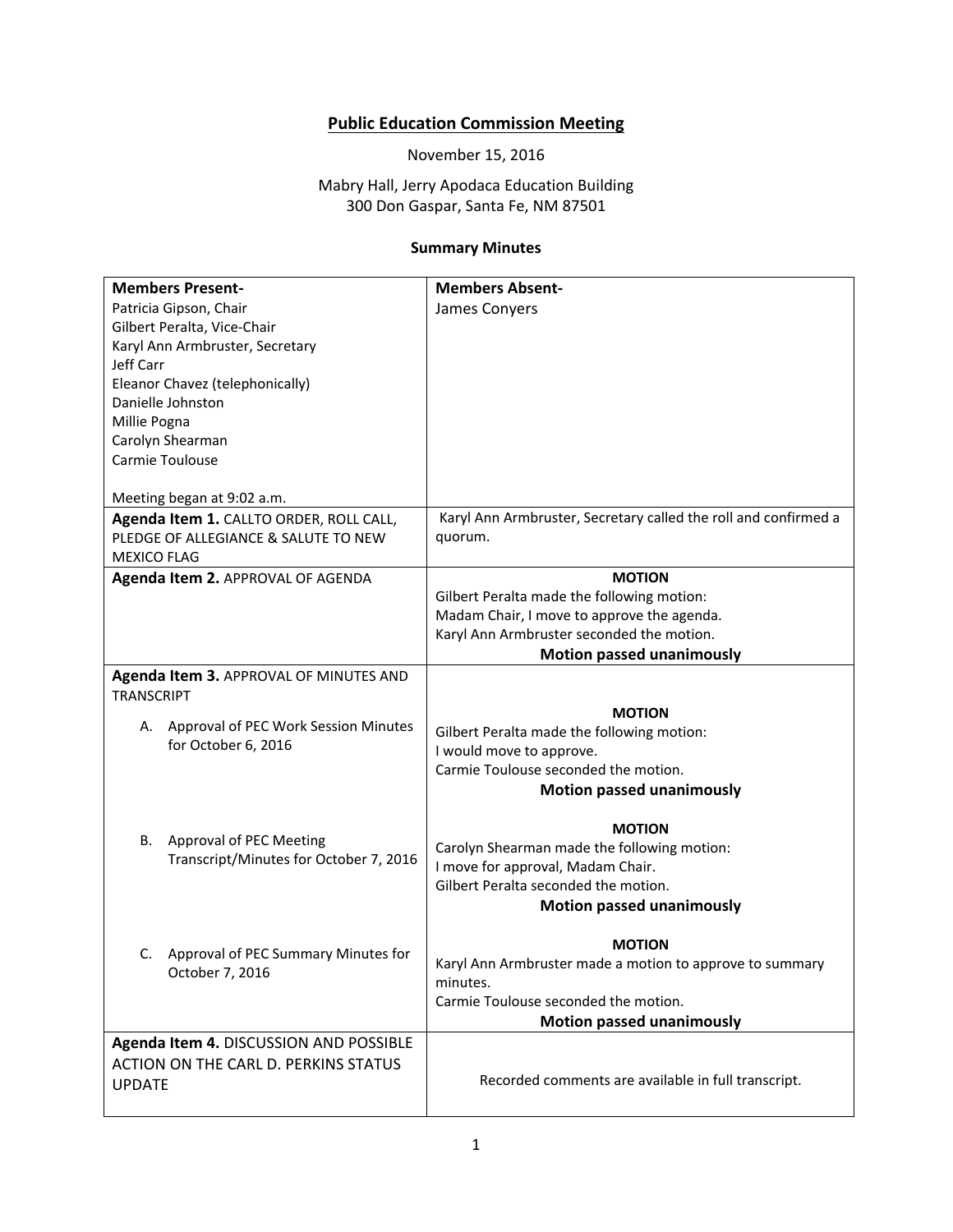| <b>Agenda Item 5. PED PRESENTATION</b>                                                                                                                                                             | Recorded comments are available in full transcript.                                                                                                                                                                                                                                                                                                                                                                                                                                                                                                                                                                                                                                                                                                                                                                                                                                                                         |
|----------------------------------------------------------------------------------------------------------------------------------------------------------------------------------------------------|-----------------------------------------------------------------------------------------------------------------------------------------------------------------------------------------------------------------------------------------------------------------------------------------------------------------------------------------------------------------------------------------------------------------------------------------------------------------------------------------------------------------------------------------------------------------------------------------------------------------------------------------------------------------------------------------------------------------------------------------------------------------------------------------------------------------------------------------------------------------------------------------------------------------------------|
| Agenda Item 6. DISCUSSION AND POSSIBLE<br><b>ACTION ON CHARTER SCHOOL</b><br><b>AMENDMENTS</b><br>A. Explore Academy<br>1. Grade Level Authorization                                               | <b>MOTION</b><br>Patricia Gipson made a motion to table the item.<br>Carolyn Shearman seconded the motion.<br><b>Motion passed unanimously</b><br><b>MOTION</b>                                                                                                                                                                                                                                                                                                                                                                                                                                                                                                                                                                                                                                                                                                                                                             |
| <b>Tierra Adentro of New Mexico</b><br>В.<br>(TANM)<br>1. Educational Program -<br><b>Student Focused Terms</b>                                                                                    | Carolyn Shearman made a motion to table the item.<br>Millie Pogna seconded the motion.<br>Motion passed by a majority vote<br>(8-0; Toulouse abstained)                                                                                                                                                                                                                                                                                                                                                                                                                                                                                                                                                                                                                                                                                                                                                                     |
| Agenda Item 7. REPORT FROM OPTIONS<br>FOR PARENTS & THE CHARTER SCHOOL<br>DIVISION--DISCUSSION AND POSSIBLE<br><b>ACTIONS</b><br>A. Charter School Division Update<br>B. School Governance Changes | Recorded comments are available in full transcript.                                                                                                                                                                                                                                                                                                                                                                                                                                                                                                                                                                                                                                                                                                                                                                                                                                                                         |
| Agenda Item 8. DISCUSSION AND POSSIBLE<br>ACTION ON GOVERNING BODY VACANCY<br><b>REQUIREMENTS - CONTRACT PROVISION</b><br>8.10 (b) AND PEC POLICY                                                  | <b>MOTION</b><br>Patricia Gipson made a motion to request CSD, present a revised<br>policy statement at the December PEC meeting that clarifies the<br>following:<br>No. 1. Schools must notify the CSD of any and all changes to<br>governing body membership. No. 2. Schools must annually<br>identify the number of positions on the governing body in a<br>public vote at a properly noticed meeting of the governing body.<br>No. 3. Any and all changes to the number of positions on the<br>governing body must be approved according to the school's<br>bylaws during a public vote at the first meeting of the fiscal year.<br>No. 4. Schools must fill any and all vacancies based on the<br>number of members identified in the annual notice, and/or<br>changes in a public vote, pursuant to the vote referenced in Item<br>No. 3.<br>Carmie Toulouse seconded the motion.<br><b>Motion passed unanimously</b> |
| Agenda Item 9. DISCUSSION AND POSSIBLE<br><b>ACTION ON NEW APPLICATION</b><br><b>EVALUATION RUBRIC AND CRITERIA</b>                                                                                | <b>MOTION</b><br>Carolyn Shearman made a motion to accept the "Technical<br>Review," with the changes that have been noted here today to<br>that wording.                                                                                                                                                                                                                                                                                                                                                                                                                                                                                                                                                                                                                                                                                                                                                                   |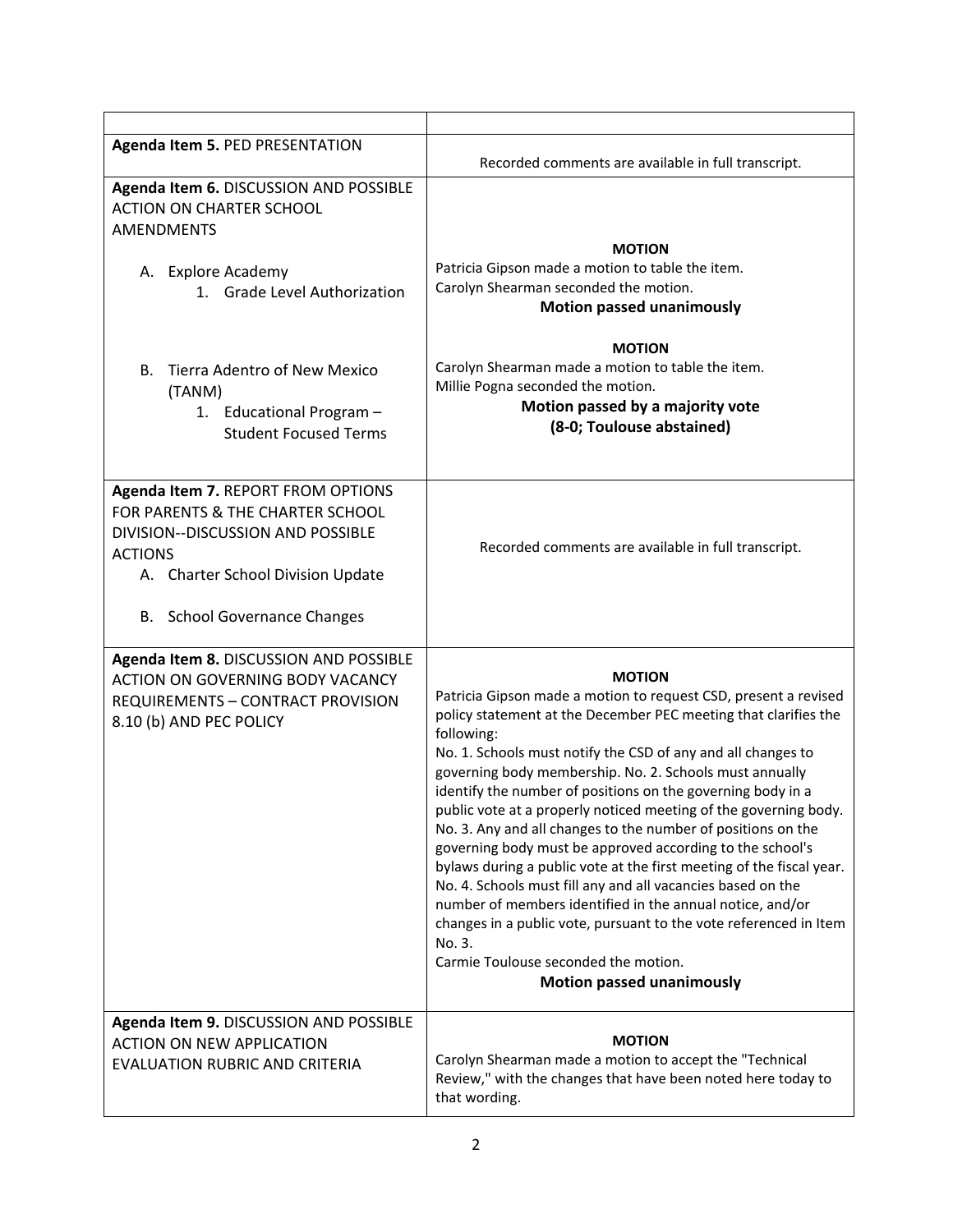|                                                                                                                                                                                                                 | Jeff Carr seconded the motion                                                                                                                                                                                                                                                                                                                                                                                                                                                                                                                                                                                                                                                                                                                                                                                                                                                                                |
|-----------------------------------------------------------------------------------------------------------------------------------------------------------------------------------------------------------------|--------------------------------------------------------------------------------------------------------------------------------------------------------------------------------------------------------------------------------------------------------------------------------------------------------------------------------------------------------------------------------------------------------------------------------------------------------------------------------------------------------------------------------------------------------------------------------------------------------------------------------------------------------------------------------------------------------------------------------------------------------------------------------------------------------------------------------------------------------------------------------------------------------------|
| Millie Pogna left the meeting at 3:00 pm.                                                                                                                                                                       | <b>Motion passed unanimously</b>                                                                                                                                                                                                                                                                                                                                                                                                                                                                                                                                                                                                                                                                                                                                                                                                                                                                             |
| Agenda Item 10. DISCUSSION AND<br>POSSIBLE ACTION ON GOVERNING BODY<br>OBSERVATION TOOL USED BY CSD<br>Agenda Item 11. DISCUSSION AND<br>POSSIBLE ACTION ON SCHOOL SITE VISIT<br>PROTOCOL AND TOOLS USED BY CSD | <b>Motion</b><br>Carolyn Shearman made a motion to "authorize CSD to do these<br>governance body observations, to continue to use this form until<br>the January 2017 meeting of the PEC, at which time this form<br>may be reviewed, along with the discussion that we had<br>yesterday in the work session regarding governance councils.<br>Gilbert Peralta seconded the motion.<br><b>Motion passed unanimously</b><br><b>Motion</b><br>Jeff Carr made a motion to table Item 11.<br>Carolyn Shearman seconded the motion.<br>Motion passed by a majority vote<br>(7-1; Johnston voted No)                                                                                                                                                                                                                                                                                                               |
| Agenda Item 12. DISCUSSION AND<br>POSSIBLE ACTION ON CHARTER SCHOOL<br>PERFORMANCE FRAMEWORKS                                                                                                                   | <b>Motion</b><br>Patricia Gipson made a motion for the Commission "to agree to<br>work on a review of the performance framework, which would<br>include community meetings with the charter community,<br>engage in conversations with them to see what works and<br>doesn't work. We will need some data review of schools so that<br>we get a better idea of the language that we would like to put<br>in, and that the schools that are currently up for renewal, that<br>they -- they be renewed, and that the indicators continue for<br>one more year until the performance framework is adopted --<br>the new performance framework is adopted by the<br>Commission."<br>Motion was amended to state "that any schools that are<br>renewed."<br>Karyl Ann Armbruster seconded the motion and the<br>amendment.<br>Motions to amend the motion and to approve the<br>amended motion passed unanimously |
| Eleanor Chavez left the meeting prior to the<br>vote on the next item.                                                                                                                                          |                                                                                                                                                                                                                                                                                                                                                                                                                                                                                                                                                                                                                                                                                                                                                                                                                                                                                                              |
| Agenda Item 13. DISCUSSION AND<br>POSSIBLE ACTION ON 2017 PEC MEETING<br><b>CALENDAR</b><br>Agenda Item 14. REPORT FROM THE CHAIR                                                                               | <b>Motion</b><br>Carmie Toulouse made the following motion:<br>Madam Chair, I move that we approve this calendar, with the<br>condition that there may well be work sessions put in in front of<br>these meeting dates during the year.<br>Jeff Carr seconded the motion.<br><b>Motion passed unanimously</b>                                                                                                                                                                                                                                                                                                                                                                                                                                                                                                                                                                                                |
| A. PEC Contract Negotiations                                                                                                                                                                                    | Recorded comments are available in full transcript                                                                                                                                                                                                                                                                                                                                                                                                                                                                                                                                                                                                                                                                                                                                                                                                                                                           |